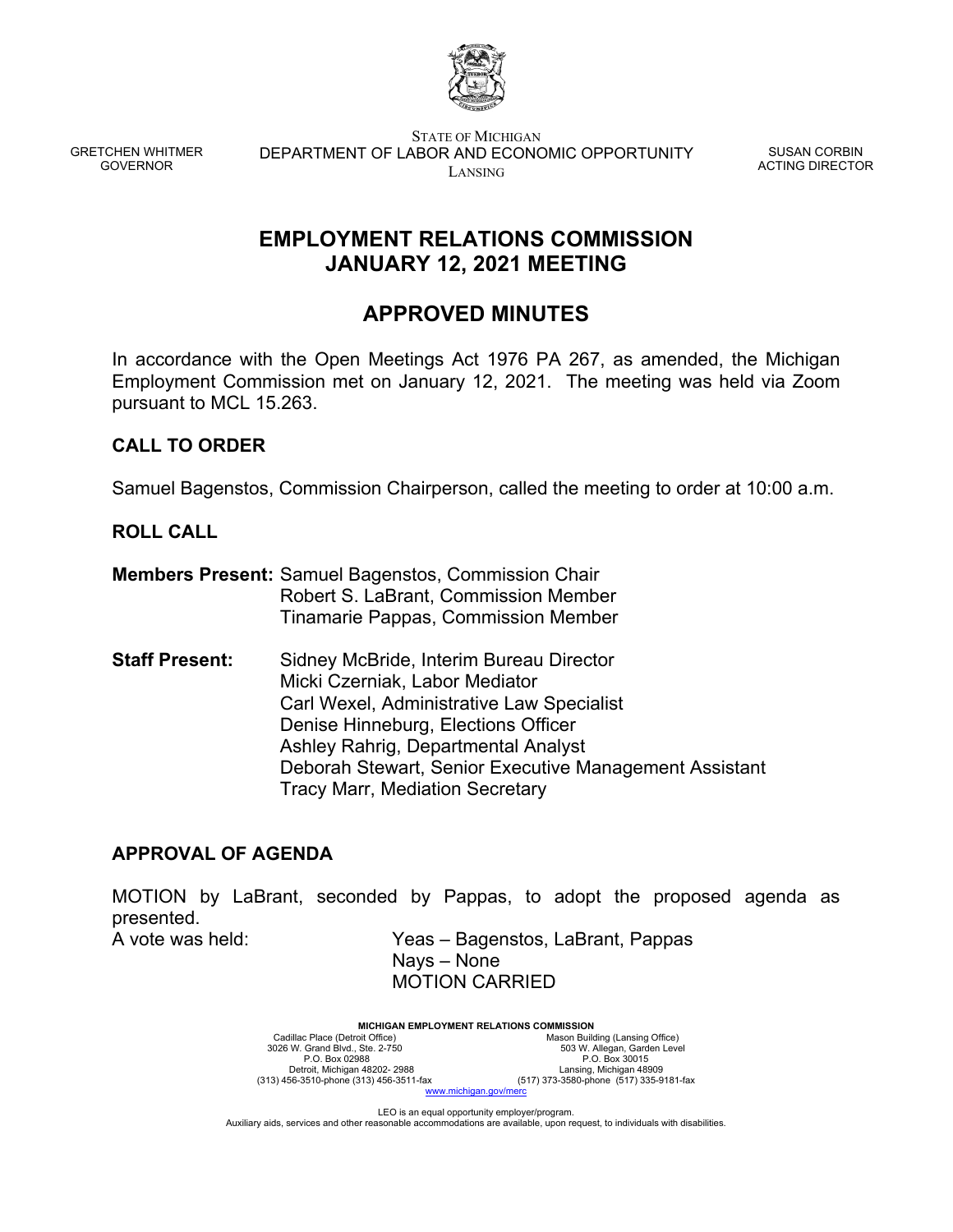## **APPROVAL OF MINUTES**

MOTION by Pappas, seconded by LaBrant, to adopt the proposed minutes of the regular MERC monthly meeting of December 8, 2020.

A vote was held: Yeas – Bagenstos, LaBrant, Pappas Nays – None MOTION CARRIED

### **DIRECTOR'S REPORT**

The Act 312 and Fact-Finding Reports were reviewed. Director McBride noted that two cases are on hold as a result of pending legal issues. Three cases have reached tentative agreements pending ratification. One fact finding report has been issued and the parties have already returned to bargaining and the matter may result in ratification. Director McBride commended Labor Mediator Ed Eppert, who with little notice arranged to meet the parties on the same day as follow-up to a recent Fact Finder's report. He anticipates settlement is close.

The MOAHR ALJ Reports were reviewed and discussed. Chair Bagenstos noted several cases have been in the ready to write stage for a few months and would like the details of the delay.

The MERC Cases in Commission Review and MERC Appellate reports were reviewed.

The Election Certification and Elections Trends Reports were reviewed. Director McBride noted during the month of December 2020, there were five elections that resulted in five exclusive representatives for the respective bargaining units.

The Mediation Activity Trends Report was reviewed that indicated an increase from the prior month's numbers.

The New Case Initiations Monthly Report was reviewed with a total of 94 new cases initiated during December 2020.

#### **ADMINISTRATIVE AGENDA**

1. Bureau Director's Updates:

Director McBride noted the following:

- a. COVID-19 Impact:
	- Most state agencies continue to have limited public access through the end of February pending further review. The return of staff to offices on a full-time capacity will be on a phased-in process.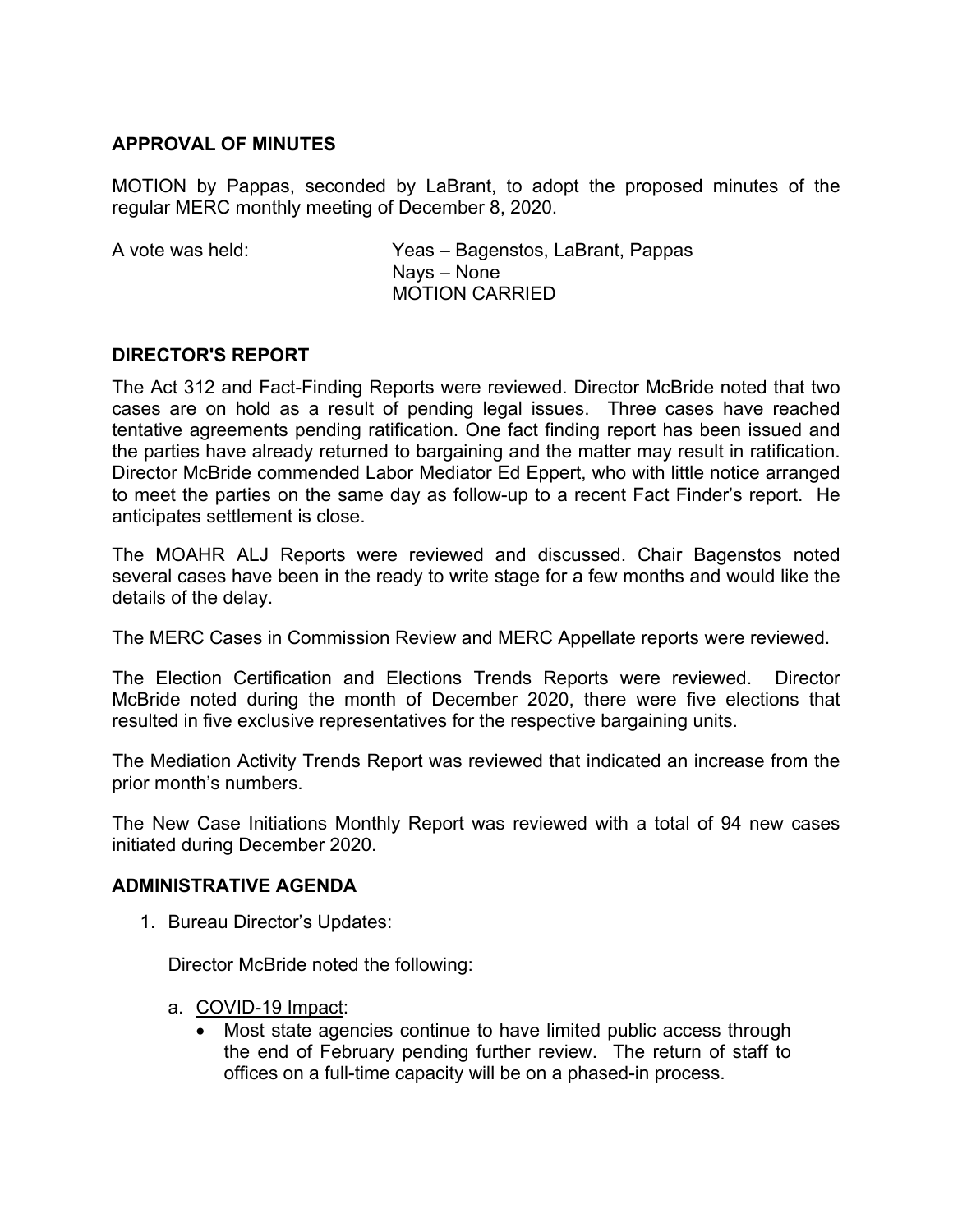- b. Hot Issues:
	- Recent cases of special interest relate to issues involving Act 312 eligibility, application of the 3-year contract bar rule and the effectiveness of a tentative agreement on the filing date of the representation petition by a rival union.
- c. Miscellaneous:
	- Budget. The prior hiring freeze has been lifted considering the need to fill some critical positions. However, budget concerns continue as discretionary spending remains on hold.
- 2. The next regular meeting of the Commission was confirmed for **Tuesday**, February 9, 2021 at 10:00 a.m. using Zoom videoconferencing. It was moved by Commissioner LaBrant and seconded by Commissioner Pappas to approve the meeting date and time. A vote was called--Bagenstos, Aye; LaBrant, Aye; Pappas, Aye. MOTION CARRIED

### **DECISIONAL AGENDA**

#### **The Commission decided the following matters:**

*\* Ypsilanti Community Schools and Teamsters Local 243 and Freeman and Harris,* Case Nos. 19-H-1710-CE, 20-A-0017-CE and 20-A-0016-CE

Carl Wexel summarized the dispute in this case. It was moved by Commissioner Pappas and seconded by Commissioner LaBrant to adopt recommendations of the ALJ. A vote was called—LaBrant, Aye; Pappas, Aye; Bagenstos, Aye. MOTION CARRIED.

*\* Garden City and MEA, Reconsideration Request,* Case No. CU18 F-020

Carl Wexel summarized the reconsideration motion. The Commissioners reiterated that its prior decision was in accordance with current law and the facts of the case and noted the proper avenue for relief is with the Legislature. It was moved by Commissioner LaBrant and seconded by Commissioner Pappas to deny the reconsideration request. A vote was called—LaBrant, Aye; Pappas, Aye; Bagenstos, Aye. MOTION CARRIED.